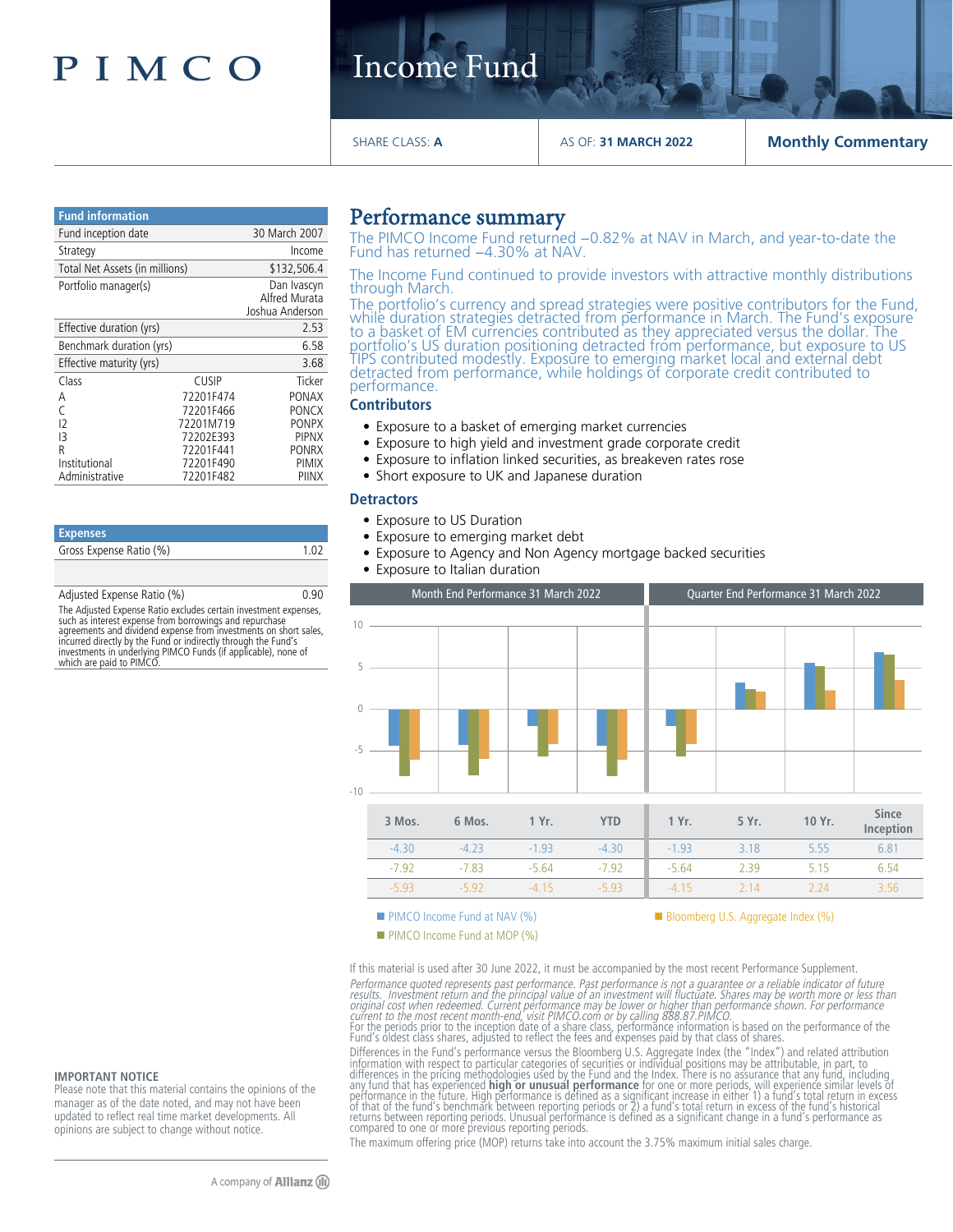#### **Portfolio characteristics as of 31 March 2022**

|                                                   |        | % Market Value   Duration (years) |
|---------------------------------------------------|--------|-----------------------------------|
| <b>Government-Related</b>                         | $-6.4$ | 0.02                              |
| U.S. Treasury 1                                   | $-0.7$ | 0.40                              |
| U.S. Agency <sup>2</sup>                          | 0.0    | 0.00                              |
| Swaps and Liquid Rates <sup>3</sup>               | $-5.7$ | $-0.38$                           |
| <b>Securitized 4</b>                              | 54.3   | 1.95                              |
| Agency MBS                                        | 16.6   | 0.81                              |
| Non-Agency MBS                                    | 31.3   | 1.09                              |
| <b>CMBS</b>                                       | 4.4    | 0.02                              |
| <b>Asset Backed Securities</b>                    | 1.6    | 0.02                              |
| Other                                             | 0.5    | 0.01                              |
| <b>Investment Grade Credit</b>                    | 11.3   | 0.70                              |
| <b>High Yield Credit</b>                          | 18.0   | 0.19                              |
| <b>Non-U.S. Developed</b>                         | $-2.1$ | $-0.91$                           |
| <b>Emerging Markets</b>                           | 13.0   | 0.34                              |
| Bonds and Other Long Duration Instruments         | 8.8    | 0.33                              |
| Short Duration Instruments <sup>5</sup>           | 4.2    | 0.02                              |
| <b>Other</b>                                      | 3.0    | 0.08                              |
| Net Other Short Duration Instruments <sup>6</sup> | 8.9    | 0.15                              |

Portfolio structure is subject to change without notice and may not be representative of current or future allocations.

MV% may not equal 100 due to rounding.

<sup>1</sup> Includes U.S. Treasury notes, bonds, futures, and inflation-protected securities ² Includes U.S. agencies, FDIC-guaranteed and government-guaranteed corporate

securities, and supranationals

<sup>3</sup> Includes U.S. dollar denominated interest rate swaps, swaptions, options, and other rate related derivatives. Other portfolio derivatives, where applicable, may be included as part of other sectors based upon their underlying risk characteristics.

<sup>4</sup> The Securitized bucket will include Agency MBS, non-Agency MBS, CMBS, ABS, CDO, CLO, and Pooled Funds.

⁵ Short Duration Instruments includes an emerging market security or other instrument economically tied to an emerging market country by country of risk with an effective duration less than one year and rated investment grade or higher or if unrated, determined to be similar quality by PIMCO. Includes the value of short duration emerging markets instruments previously reported in "Cash Equivalents".

<sup>6</sup> Net Other Short Duration Instruments includes securities and other instruments (except those instruments tied to emerging markets by country of risk) with an effective duration less than one year and rated investment grade or higher or, if unrated, determined by PIMCO to be of comparable quality, commingled liquidity funds, uninvested cash, interest receivables, net unsettled trades, broker money, short duration derivatives and derivatives offsets. With respect to certain categories of short duration securities, the Adviser reserves the discretion to require a minimum credit rating higher than investment grade for inclusion in this category. Derivatives Offsets includes offsets associated with investments in futures, swaps and other derivatives. Such offsets may be taken at the notional value of the derivative position.

## **Portfolio positioning**

The Fund is divided into two general segments: higher yielding assets that are expected to benefit when economic growth is robust and higher quality assets expected to benefit if economic growth is weak.

Within the higher quality segment, we remain cautious overall as real rates in many markets are close to zero or negative. Our U.S. duration exposure increased slightly over the month as we still favor U.S. duration provided nominal rates remain higher relative to other developed countries. To balance these positions, we look to hedge some of our duration exposure with a short position in Japan where real yields are already negative.

The higher yielding segment is weighted toward senior positions in the capital structure. We seek to be diversified across credit exposures within corporate, securitized, and emerging market debt. Within corporate credit, we continue to take advantage of attractive

valuations in certain sectors tied to the ongoing economic recovery. Within high yield credit, we remain cautious given current valuations and are mindful of liquidity conditions during stress market environments. We continue to look for opportunities to add senior securitized credit exposure, particularly in non-Agency U.S. and UK mortgages.

### **Month in review**

**Risk assets broadly gained in March despite heightened volatility following the Russian invasion of Ukraine and shifting monetary policy expectations.** Global equities rallied with the S&P up 3.7% - and credit spreads tightened, while sanctions on Russia and supply chain disruptions continued to push commodity prices higher. Meanwhile, developed sovereign yields broadly rose - the U.S.10-year yield rose 51 bps to 2.34% - as the Fed raised rates by 25 bps and alluded to a potentially faster pace of rates despite geopolitical uncertainty.

Against this backdrop, performance was negative over the month. Within the higher quality portion of the portfolio, the Fund's exposure to US duration and Agency mortgage backed securities detracted from performance as government yields rose and Agency spreads widened. However, short exposure to UK and Japanese duration contributed to performance as rates rose. The portfolio's exposure to US TIPS contributed to performance as breakeven rates rose.

In the higher yielding segment of the portfolio, exposure to emerging market local and external debt detracted from performance, primarily due to holdings of Russian sovereign and quasi-sovereign securities. Emerging market currencies, however, contributed to performance. Finally, the Fund's holdings of corporate credit contributed to performance as spreads tightened.



\*Prior to 31 December 2014 these categories were reported separately. Portfolio allocations and other information in the charts are based on the fund's net assets. These percentages may differ from those used for the fund's compliance calculations, including the fund's prospectus, regulatory, and other investment limitations and policies, which may be based on total assets of the fund or other measurements, may include or exclude various categories of investments from those covered in the portfolio allocation categories shown in this report, and may be based on different classifications and measurements of the fund's investments and other criteria.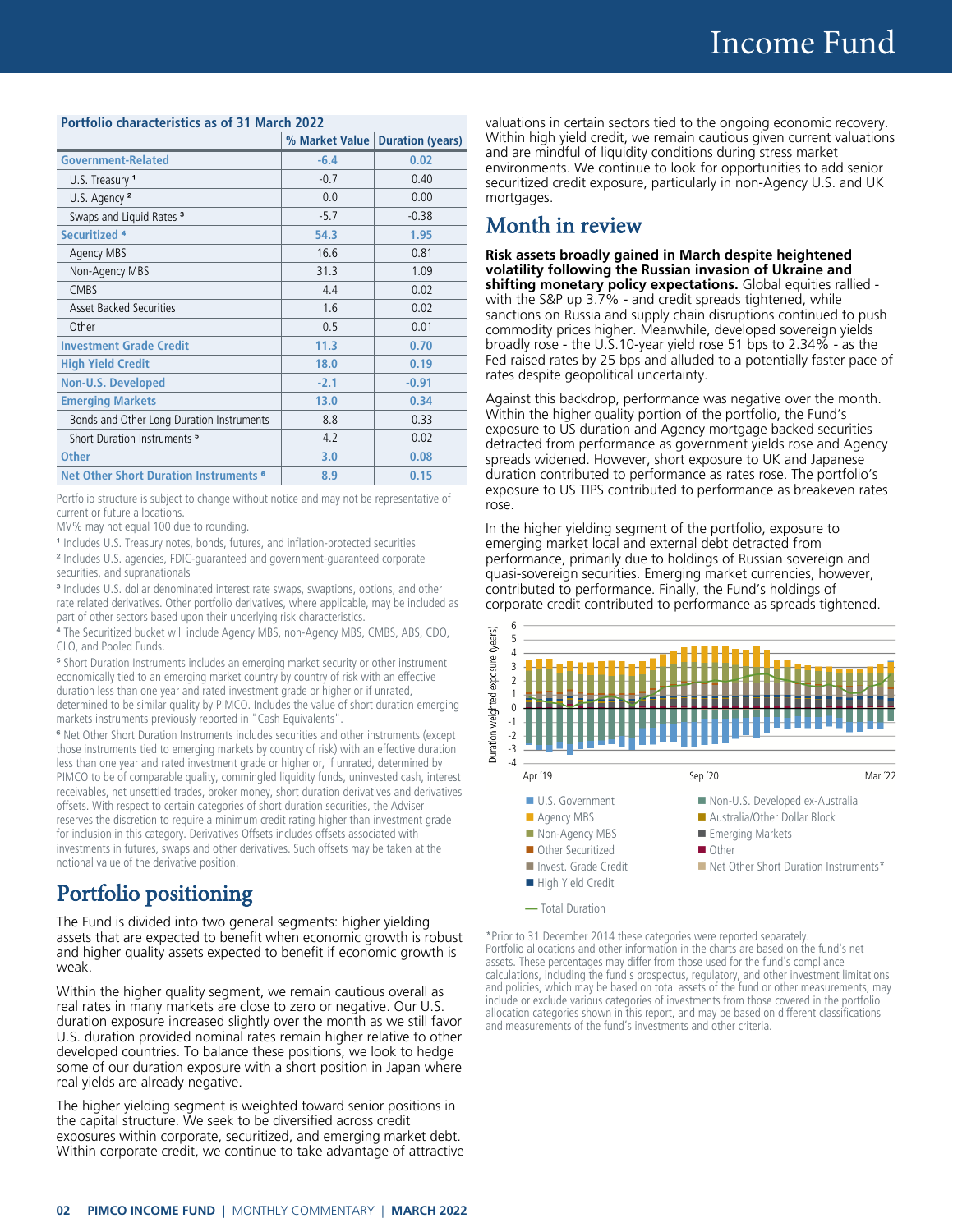# Income Fund

### **Outlook and strategy**

Significant uncertainty clouds the outlook as the global economy confronts a shock that is negative for growth and will likely spur further inflation. In our base case, growth remains supported by the post-pandemic economic reopening and pent-up savings bolstering demand, and inflation may peak in the next few months and then moderate gradually. However, there are risks to this outlook, especially if the Russia-Ukraine war escalates further, including the risk of a recession over the cyclical horizon.

Within the Income Strategy, we remain focused on diversification and seniority in the capital structure. The strategy has an income oriented approach that aims to be flexible and resilient in times of market volatility over the longer term.

#### **Management profile**



Managing Director and Group CIO



Managing Director

★★★★

**Joshua Anderson** Managing Director

**2007 30 MAR**

INCEPTION DATE



Criteria: **Risk-Adjusted Return**

**Targets high, consistent income**

*Investors should consider the investment objectives, risks, charges and expenses of the funds carefully before investing. This and other information are contained in the fund's prospectus and summary prospectus, if available, which may be obtained by contacting your financial advisor or PIMCO representative or by visiting www.pimco.com. Please read them carefully before you invest or send money.*

Investments made by a Fund and the results achieved by a Fund are not expected to be the same as those made by any other PIMCO-advised Fund, including those with a similar name, investment objective or policies. A new or smaller Fund's performance may not represent how the Fund is expected to or may perform in the long-term. New Funds have limited operating histories for investors to evaluate and new and smaller Funds may not attract sufficient assets to achieve investment and trading efficiencies. A Fund may be forced to sell a comparatively large portion of its portfolio to meet significant shareholder redemptions for cash, or hold a comparatively large portion of its portfolio in cash due to significant share purchases for cash, in each case when the Fund otherwise would not seek to do so, which may adversely affect performance.

**A word about risk:** Investing in the **bond market** is subject to risks, including market, interest rate, issuer, credit, inflation risk, and liquidity risk. The value of most bonds and bond strategies are impacted by **changes in interest rates**. Bonds and bond strategies with longer durations tend to be more sensitive and volatile than those with shorter durations; bond prices generally fall as interest rates rise, and low interest rate environments increase this risk. Reductions in bond counterparty capacity may contribute to decreased market liquidity and increased price volatility. Bond investments may be worth more or less than the original cost when redeemed. Investing in **foreign denominated and/or domiciled securities** may involve heightened risk due to currency fluctuations, and economic and political risks, which may be enhanced in emerging markets. **Mortgage and asset-backed securities** may be sensitive to **changes in interest rates**, subject to early repayment risk, and their value may fluctuate in response to the market's perception of issuer creditworthiness; while generally supported by some form of government or private guarantee there is no assurance that private guarantors will meet their obligations. **High-yield, lower-rated, securities** involve greater risk than higher-rated securities; portfolios that invest in them may be subject to greater levels of credit and liquidity risk than portfolios that do not. **Equities** may decline in value due to both real and perceived general market, economic, and industry conditions. **Derivatives** may involve certain costs and risks such as liquidity, interest rate, market, credit, management and the risk that a position could not be closed when most advantageous. Investing in derivatives could lose more than the amount invested. **Diversification** does not ensure against loss. **Portfolio turnover** may indicate higher transactions costs and may result in higher taxes when fund shares are held in a taxable account.

It is important to note that differences exist between the fund's daily internal accounting records and practices, the fund's financial statements prepared in accordance with U.S. GAAP, and reporting practices under income tax regulations. It is possible that the fund may not issue a Section 19 Notice in situations where the fund's financial statements prepared later and in accordance with U.S. GAAP or the final tax character of those distributions might later report that the sources of those distributions included capital gains and/or a return of capital. Please see the fund's most recent shareholder report for more details.

Although the Fund may seek to maintain stable distributions, the Fund's distribution rates may be affected by numerous factors, including but not limited to changes in realized and projected market returns, fluctuations in market interest rates, Fund performance, and other factors. There can be no assurance that a change in market conditions or other factors will not result in a change in the Fund's distribution rate or that the rate will be sustainable in the future.

For instance, during periods of low or declining interest rates, the Fund's distributable income and dividend levels may decline for many reasons. For example, the Fund may have to deploy uninvested assets (whether from purchases of Fund shares, proceeds from matured, traded or called debt obligations or other sources) in new, lower yielding instruments. Additionally, payments from certain instruments that may be held by the Fund (such as variable and floating rate securities) may be negatively impacted by declining interest rates, which may also lead to a decline in the Fund's distributable income and dividend levels.

Morningstar Rating™ as of 31 March 2022 for the A series; other classes may have different performance characteristics. The PIMCO Income Fund was rated against the following numbers of Multisector Bond funds over the following time periods: Overall 4 Stars (282 funds rated); 3 Yrs. 3 Stars (282 funds rated); 5 Yrs. 3 Stars (241 funds rated); 10 Yrs. 5 stars (137 funds rated). **Past performance is no guarantee of future results.** The Morningstar Rating™ for funds, or "star rating", is calculated for managed products (including mutual funds, variable annuity and variable life subaccounts, exchange-traded funds, closed-end funds, and separate accounts) with at least a three-year history. Exchange-traded funds and open-ended mutual funds are considered a single population for comparative purposes. It is calculated based on a Morningstar Risk-Adjusted Return measure that accounts for variation in a managed product's monthly excess performance, placing more emphasis on downward variations and rewarding consistent performance. The top 10% of products in each product category receive 5 stars, the next 22.5% receive 4 stars, the next 35% receive 3 stars, the next 22.5% receive 2 stars, and the bottom 10% receive 1 star. The Overall Morningstar Rating for a managed product is derived from a weighted average of the performance figures associated with its three-, five-, and 10-year (if applicable) Morningstar Rating metrics. The weights are: 100% three-year rating for 36-59 months of total returns, 60% five-year rating/40% three-year rating for 60-119 months of total returns, and 50% 10-year rating/30% five-year rating/20% three-year rating for 120 or more months of total returns. While the 10-year overall star rating formula seems to give the most weight to the 10-year period, the most recent three-year period actually has the greatest impact because it is included in all three rating periods. Morningstar, Inc.® 2022. All rights reserved. The information contained herein: (1) is proprietary to Morningstar (2) may not be copied or distributed and (3) is not warranted to be accurate, complete or timely. Neither Morningstar nor its content providers are responsible for any damages or losses arising from any use of this information. Past performance is no guarantee of future results.